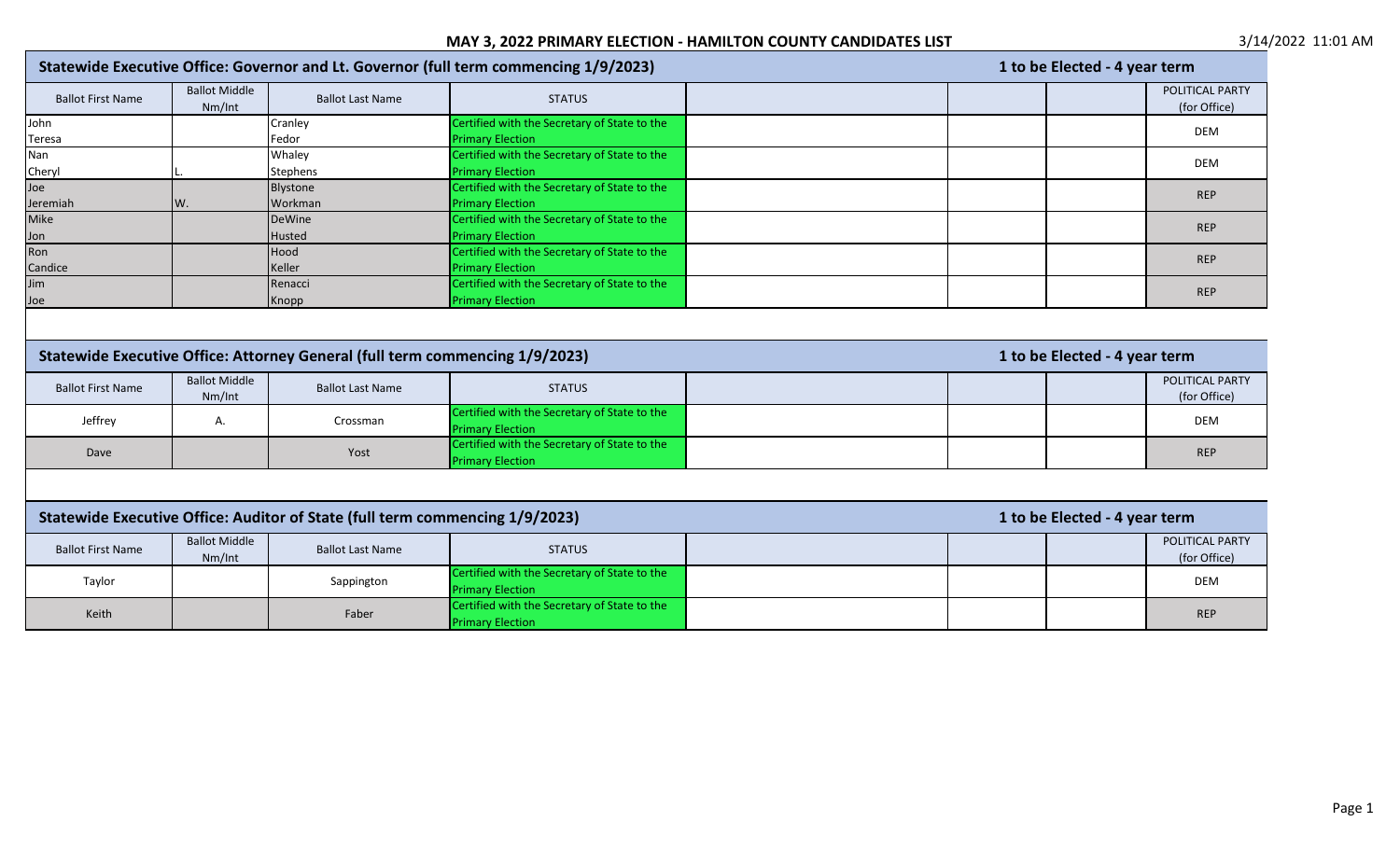|                                                                                                                 | Statewide Executive Office: Secretary of State (full term commencing 1/9/2023) |                         |                                                                                              |  | 1 to be Elected - 4 year term |                                 |
|-----------------------------------------------------------------------------------------------------------------|--------------------------------------------------------------------------------|-------------------------|----------------------------------------------------------------------------------------------|--|-------------------------------|---------------------------------|
| <b>Ballot First Name</b>                                                                                        | <b>Ballot Middle</b><br>Nm/Int                                                 | <b>Ballot Last Name</b> | <b>STATUS</b>                                                                                |  |                               | POLITICAL PARTY<br>(for Office) |
| Chelsea                                                                                                         |                                                                                | Clark                   | Certified with the Secretary of State to the<br><b>Primary Election</b>                      |  |                               | <b>DEM</b>                      |
| John                                                                                                            |                                                                                | Adams                   | Certified with the Secretary of State to the<br><b>Primary Election</b>                      |  |                               | <b>REP</b>                      |
| Frank                                                                                                           |                                                                                | LaRose                  | Certified with the Secretary of State to the<br><b>Primary Election</b>                      |  |                               | <b>REP</b>                      |
|                                                                                                                 |                                                                                |                         |                                                                                              |  |                               |                                 |
| Statewide Executive Office: Treasurer of State (full term commencing 1/9/2023)<br>1 to be Elected - 4 year term |                                                                                |                         |                                                                                              |  |                               |                                 |
| <b>Ballot First Name</b>                                                                                        | <b>Ballot Middle</b><br>Nm/Int                                                 | <b>Ballot Last Name</b> | <b>STATUS</b>                                                                                |  |                               | POLITICAL PARTY<br>(for Office) |
| Scott                                                                                                           |                                                                                | Schertzer               | Certified with the Secretary of State to the<br><b>Primary Election</b>                      |  |                               | <b>DEM</b>                      |
| Robert                                                                                                          |                                                                                | Sprague                 | Certified with the Secretary of State to the<br><b>Primary Election</b>                      |  |                               | <b>REP</b>                      |
|                                                                                                                 |                                                                                |                         |                                                                                              |  |                               |                                 |
|                                                                                                                 |                                                                                |                         | Statewide Executive Office: Ohio Supreme Court Chief Justice (Full term commencing 1/1/2023) |  | 1 to be Elected - 6 year term |                                 |
| <b>Ballot First Name</b>                                                                                        | <b>Ballot Middle</b><br>Nm/Int                                                 | <b>Ballot Last Name</b> | <b>STATUS</b>                                                                                |  |                               | POLITICAL PARTY<br>(for Office) |
| Jennifer                                                                                                        |                                                                                | <b>Brunner</b>          | Certified with the Secretary of State to the<br><b>Primary Election</b>                      |  |                               | <b>DEM</b>                      |
| Sharon                                                                                                          | L.                                                                             | Kennedy                 | Certified with the Secretary of State to the<br><b>Primary Election</b>                      |  |                               | <b>REP</b>                      |
|                                                                                                                 |                                                                                |                         |                                                                                              |  |                               |                                 |

| Statewide Executive Office: Ohio Supreme Court Justice (Full term commencing 1/1/2023) |                                |                         | 1 to be Elected - 6 year term                                           |  |  |  |                                 |
|----------------------------------------------------------------------------------------|--------------------------------|-------------------------|-------------------------------------------------------------------------|--|--|--|---------------------------------|
| <b>Ballot First Name</b>                                                               | <b>Ballot Middle</b><br>Nm/Int | <b>Ballot Last Name</b> | <b>STATUS</b>                                                           |  |  |  | POLITICAL PARTY<br>(for Office) |
| Terri                                                                                  |                                | Jamison                 | Certified with the Secretary of State to the<br><b>Primary Election</b> |  |  |  | <b>DEM</b>                      |
| Pat                                                                                    |                                | Fischer                 | Certified with the Secretary of State to the<br><b>Primary Election</b> |  |  |  | <b>REP</b>                      |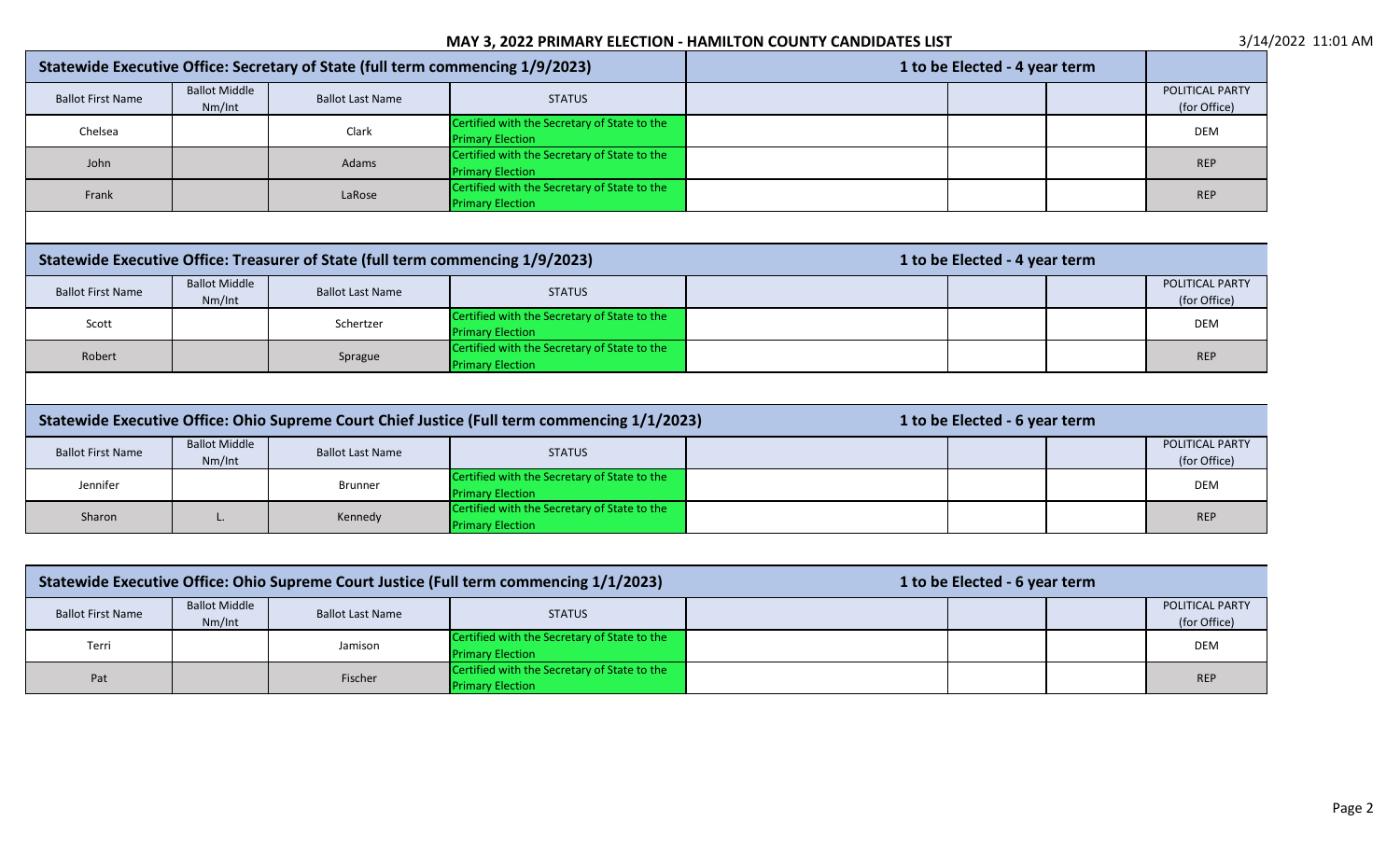| Statewide Executive Office: Ohio Supreme Court Justice (Full term commencing 1/2/2023) |                      |                         |                                              | 1 to be Elected - 6 year term |  |  |                        |
|----------------------------------------------------------------------------------------|----------------------|-------------------------|----------------------------------------------|-------------------------------|--|--|------------------------|
| <b>Ballot First Name</b>                                                               | <b>Ballot Middle</b> | <b>Ballot Last Name</b> | <b>STATUS</b>                                |                               |  |  | <b>POLITICAL PARTY</b> |
|                                                                                        | Nm/Int               |                         |                                              |                               |  |  | (for Office)           |
| Marilyn                                                                                |                      | Zayas                   | Certified with the Secretary of State to the |                               |  |  | <b>DEM</b>             |
|                                                                                        |                      |                         | <b>Primary Election</b>                      |                               |  |  |                        |
| Pat                                                                                    |                      | DeWine                  | Certified with the Secretary of State to the |                               |  |  | <b>REP</b>             |
|                                                                                        |                      |                         | <b>Primary Election</b>                      |                               |  |  |                        |

|                          |                                | Federal Office: U.S. Senator - full term commencing 1/3/2023 |                                                                         | 1 to be Elected - 6 year term |  |  |                                 |
|--------------------------|--------------------------------|--------------------------------------------------------------|-------------------------------------------------------------------------|-------------------------------|--|--|---------------------------------|
| <b>Ballot First Name</b> | <b>Ballot Middle</b><br>Nm/Int | <b>Ballot Last Name</b>                                      | <b>STATUS</b>                                                           |                               |  |  | POLITICAL PARTY<br>(for Office) |
| Morgan                   |                                | Harper                                                       | Certified with the Secretary of State to the<br><b>Primary Election</b> |                               |  |  | DEM                             |
| Traci                    | TJ                             | Johnson                                                      | Certified with the Secretary of State to the<br><b>Primary Election</b> |                               |  |  | DEM                             |
| Tim                      |                                | Ryan                                                         | Certified with the Secretary of State to the<br><b>Primary Election</b> |                               |  |  | DEM                             |
| Matt                     |                                | Dolan                                                        | Certified with the Secretary of State to the<br><b>Primary Election</b> |                               |  |  | <b>REP</b>                      |
| Mike                     |                                | Gibbons                                                      | Certified with the Secretary of State to the<br><b>Primary Election</b> |                               |  |  | <b>REP</b>                      |
| Josh                     |                                | Mandel                                                       | Certified with the Secretary of State to the<br><b>Primary Election</b> |                               |  |  | <b>REP</b>                      |
| Neil                     |                                | Patel                                                        | Certified with the Secretary of State to the<br><b>Primary Election</b> |                               |  |  | <b>REP</b>                      |
| Mark                     |                                | Pukita                                                       | Certified with the Secretary of State to the<br><b>Primary Election</b> |                               |  |  | <b>REP</b>                      |
| Jane                     |                                | Timken                                                       | Certified with the Secretary of State to the<br><b>Primary Election</b> |                               |  |  | <b>REP</b>                      |
| J.D.                     |                                | Vance                                                        | Certified with the Secretary of State to the<br><b>Primary Election</b> |                               |  |  | <b>REP</b>                      |

|                          |                                | Federal Office: U.S. Representative to Congress (1st District) - full term commencing 1/3/2023 | 1 to be Elected - 2 year term            |                       |             |       |                                 |
|--------------------------|--------------------------------|------------------------------------------------------------------------------------------------|------------------------------------------|-----------------------|-------------|-------|---------------------------------|
| <b>Ballot First Name</b> | <b>Ballot Middle</b><br>Nm/Int | <b>Ballot Last Name</b>                                                                        | <b>STATUS</b>                            | <b>STREET ADDRESS</b> | <b>CITY</b> | ZIP   | POLITICAL PARTY<br>(for Office) |
| Greg                     |                                | Landsman                                                                                       | Candidacy certified for primary election | 5187 Adena Trail      | Cincinnati  | 45230 | <b>DEM</b>                      |
| Steve                    |                                | Chabot                                                                                         | Candidacy certified for primary election | 3025 Daytona Ave      | Cincinnati  | 45211 | <b>REP</b>                      |
| Jenn                     |                                | Giroux                                                                                         | Candidacy certified for primary election | 8360 Arapaho Ln       | Cincinnati  | 45243 | <b>REP</b>                      |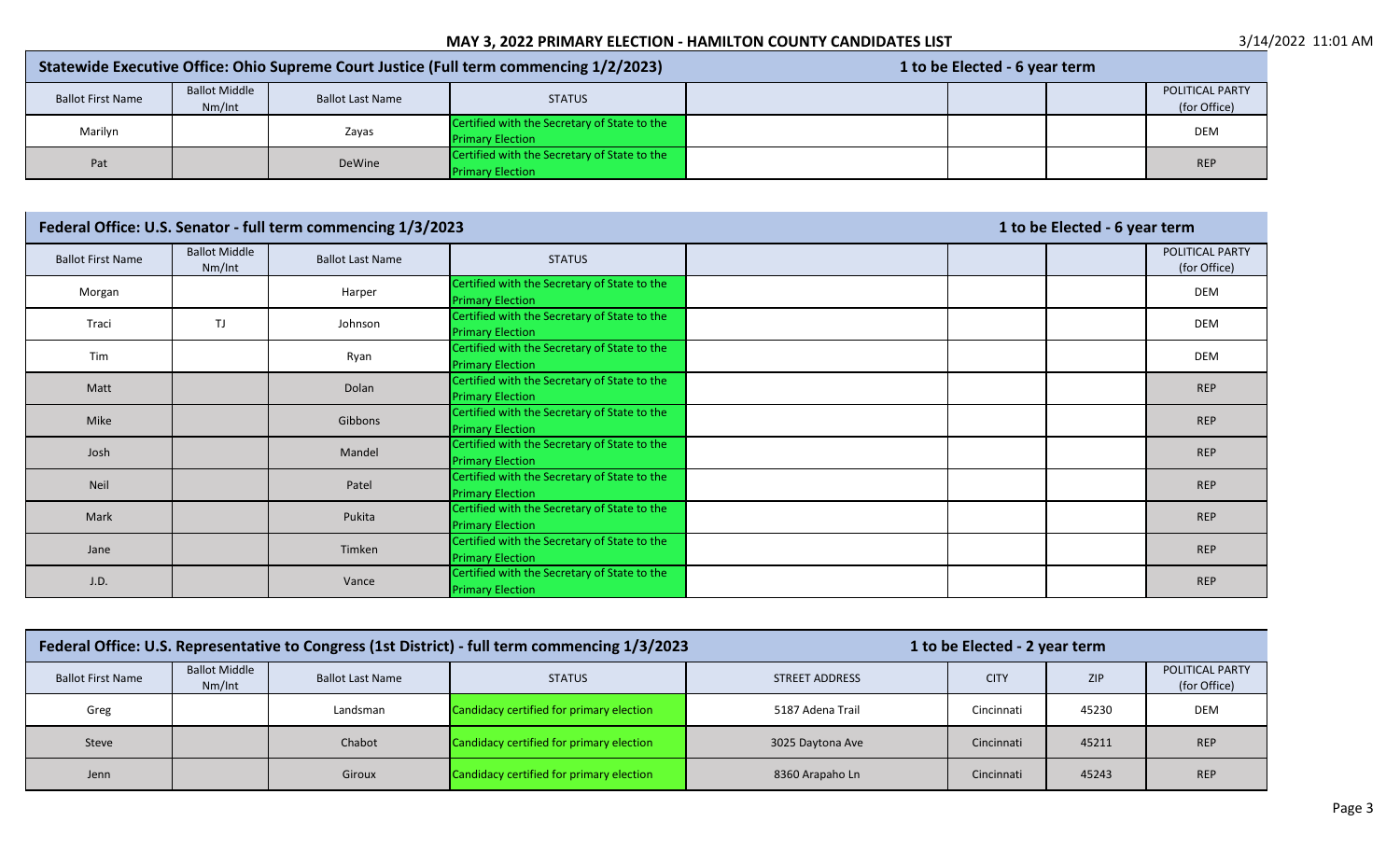| Federal Office: U.S. Representative to Congress (8th District) - files with Butler County - full term commencing 1/3/2023 |                                |                         |                       |                         | 1 to be Elected - 2 year term |       |                                 |  |
|---------------------------------------------------------------------------------------------------------------------------|--------------------------------|-------------------------|-----------------------|-------------------------|-------------------------------|-------|---------------------------------|--|
| <b>Ballot First Name</b>                                                                                                  | <b>Ballot Middle</b><br>Nm/Int | <b>Ballot Last Name</b> | <b>STATUS</b>         | <b>STREET ADDRESS</b>   | <b>CITY</b>                   | ZIP   | POLITICAL PARTY<br>(for Office) |  |
| Vanessa                                                                                                                   |                                | Enoch                   | Filed with Warren Co. | 8172 Misty Shore Dr.    | West Chester                  | 45069 | <b>DEM</b>                      |  |
| Warren                                                                                                                    |                                | <b>Davidson</b>         | Filed with Warren Co. | 1865 Pheasant Point Ct. | Troy                          | 45373 | <b>REP</b>                      |  |
| Phil                                                                                                                      |                                | Heimlich                | Filed with Warren Co. | 10173 Sleepy Ridge Dr.  | Loveland                      | 45140 | <b>REP</b>                      |  |

|         | Majority Political Party: Member, State Central Committee - 7th District (files with WARREN CO) - DEMOCRATIC<br>1 man to be Elected/district - 4 yr term  |           |                                                      |                      |             |       |            |  |  |
|---------|-----------------------------------------------------------------------------------------------------------------------------------------------------------|-----------|------------------------------------------------------|----------------------|-------------|-------|------------|--|--|
| William |                                                                                                                                                           | Gallagher | <b>7th Sen. Dist. - Filed with Warren Co. - MAN</b>  | 3417 Burch Ave       | Cincinnati  | 45208 | <b>DEM</b> |  |  |
|         | Majority Political Party: Member, State Central Committee - 7th District (files with WARREN CO.) - REPUBLICAN<br>1 man to be Elected/district - 2 yr term |           |                                                      |                      |             |       |            |  |  |
| Ron     |                                                                                                                                                           | Maag      | <b>7th Sen. Dist. - Filed with Warren Co. - MAN</b>  | 2075 S. SR 123       | Lebanon     | 45036 | <b>REP</b> |  |  |
| Russell |                                                                                                                                                           | Mock      | <b>17th Sen. Dist. - Filed with Warren Co. - MAN</b> | 2879 Erie Ave        | Cincinnati  | 45208 | <b>REP</b> |  |  |
| Seth    | А.                                                                                                                                                        | Morgan    | <b>17th Sen. Dist. - Filed with Warren Co. - MAN</b> | 1358 Shaker Run Blyd | Lebanon     | 45036 | <b>REP</b> |  |  |
| Dawson  |                                                                                                                                                           | Smith     | <b>7th Sen. Dist. - Filed with Warren Co. - MAN</b>  | 2261 Endovally Dr    | Cincinnati  | 45244 | <b>REP</b> |  |  |
| Steven  | R.                                                                                                                                                        | Thomas    | <b>17th Sen. Dist. - Filed with Warren Co. - MAN</b> | 6879 Gard Rd         | Waynesville | 45068 | <b>REP</b> |  |  |

|        |              | Majority Political Party: Member, State Central Committee - 8th District - DEMOCRATIC |                      | 1 man to be Elected/district - 4 yr term |       |            |
|--------|--------------|---------------------------------------------------------------------------------------|----------------------|------------------------------------------|-------|------------|
| James  | Ryan         | 8th Sen. Dist. - Certified for Primary Election -<br><b>MAN</b>                       | 7350 Miami Hills Dr  | Cincinnati                               | 45243 | <b>DEM</b> |
| Paul   | Sohi         | 8th Sen. Dist. - Certified for Primary Election -<br><b>MAN</b>                       | 5 Camargo Canyon     | Cincinnati                               | 45243 | <b>DEM</b> |
| Rob    | Weidenfeld   | 8th Sen. Dist. - Certified for Primary Election -<br><b>MAN</b>                       | 9218 McKinney Rd     | Cincinnati                               | 45140 | <b>DEM</b> |
|        |              | Majority Political Party: Member, State Central Committee - 8th District - REPUBLICAN |                      | 1 man to be Elected/district - 2 yr term |       |            |
| George | Brunemann    | 8th Sen. Dist. - Certified for Primary Election -<br><b>IMAN</b>                      | 7237 Austin Woods Ln | Cincinnati                               | 45247 | <b>REP</b> |
| Alex   | Triantafilou | 8th Sen. Dist. - Certified for Primary Election -<br><b>MAN</b>                       | 3247 Bridgeknoll Ct  | Cincinnati                               | 45248 | <b>REP</b> |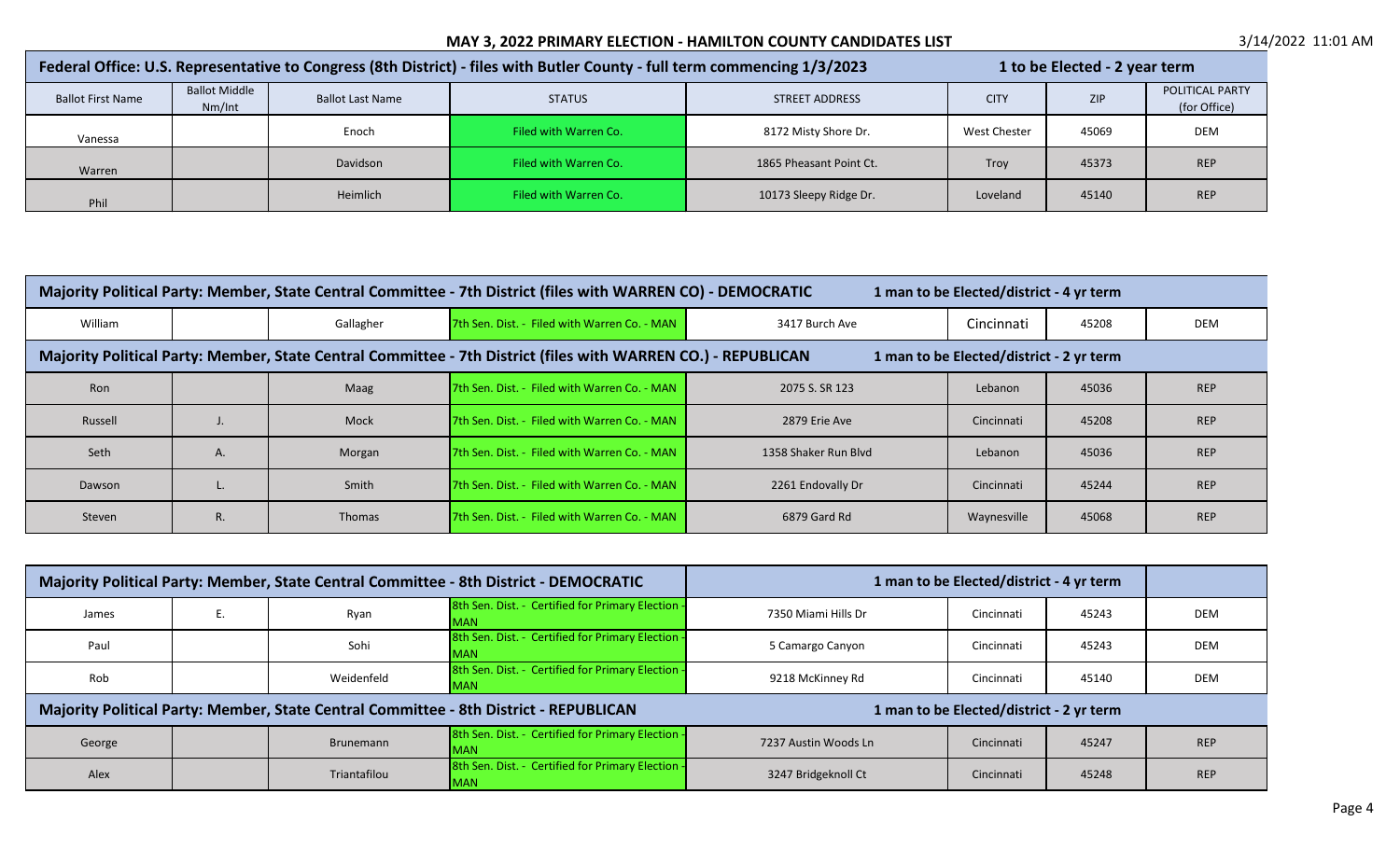|                                                                                  | Major Political Party: Member, State Central Committee - 9th District DEMOCRATIC |                         |                                                                  |                       | 1 man to be Elected/district - 4 yr term |            |                                        |
|----------------------------------------------------------------------------------|----------------------------------------------------------------------------------|-------------------------|------------------------------------------------------------------|-----------------------|------------------------------------------|------------|----------------------------------------|
| Jeff                                                                             |                                                                                  | Cramerding              | 9th Sen. Dist. - Certified for Primary Election -<br><b>MAN</b>  | 3309 Glenmore         | Cincinnati                               | 45211      | <b>DEM</b>                             |
| Mark                                                                             |                                                                                  | Mallory                 | 9th Sen. Dist. - Certified for Primary Election -<br><b>MAN</b>  | 907 Dayton St         | Cincinnati                               | 45214      | DEM                                    |
| Major Political Party: Member, State Central Committee - 9th District REPUBLICAN |                                                                                  |                         | 1 man to be Elected/district - 2 yr term                         |                       |                                          |            |                                        |
| <b>Ballot First Name</b>                                                         | <b>Ballot Middle</b><br>Nm/Int                                                   | <b>Ballot Last Name</b> | <b>STATUS</b>                                                    | <b>STREET ADDRESS</b> | <b>CITY</b>                              | <b>ZIP</b> | <b>POLITICAL PARTY</b><br>(for Office) |
| Tom                                                                              |                                                                                  | Chandler                | 9th Sen. Dist. - Certified for Primary Election -<br><b>IMAN</b> | 6134 Bramble Ave      | Cincinnati                               | 45227      | <b>REP</b>                             |
| Patrick                                                                          |                                                                                  | Reagan                  | 9th Sen. Dist. - Certified for Primary Election -<br><b>MAN</b>  | 24 E. 14th St. Apt 8  | Cincinnati                               | 45202      | <b>REP</b>                             |

| Majority Political Party: Member, State Central Committee - 7th District (files with WARREN CO) - DEMOCRATIC<br>1 woman to be Elected/district - 4 yr term  |    |              |                                                          |                    |            |       |            |
|-------------------------------------------------------------------------------------------------------------------------------------------------------------|----|--------------|----------------------------------------------------------|--------------------|------------|-------|------------|
| Bonnie                                                                                                                                                      |    | Dunkelman    | 7th Sen. Dist. - Filed with Warren Co. -<br><b>WOMAN</b> | 800 Old Orchard Rd | Cincinnati | 45230 | DEM        |
| Majority Political Party: Member, State Central Committee - 7th District (files with WARREN CO.) - REPUBLICAN<br>1 woman to be Elected/district - 2 yr term |    |              |                                                          |                    |            |       |            |
| Michelle                                                                                                                                                    | G. | Schneider    | 7th Sen. Dist. - Filed with Warren Co. -<br><b>WOMAN</b> | 8750 Pipewell Ln   | Cincinnati | 45243 | <b>REP</b> |
| Lori                                                                                                                                                        |    | <b>Viars</b> | 7th Sen. Dist. - Filed with Warren Co. -<br><b>WOMAN</b> | 41 Springhouse Ct  | Cincinnati | 45036 | <b>REP</b> |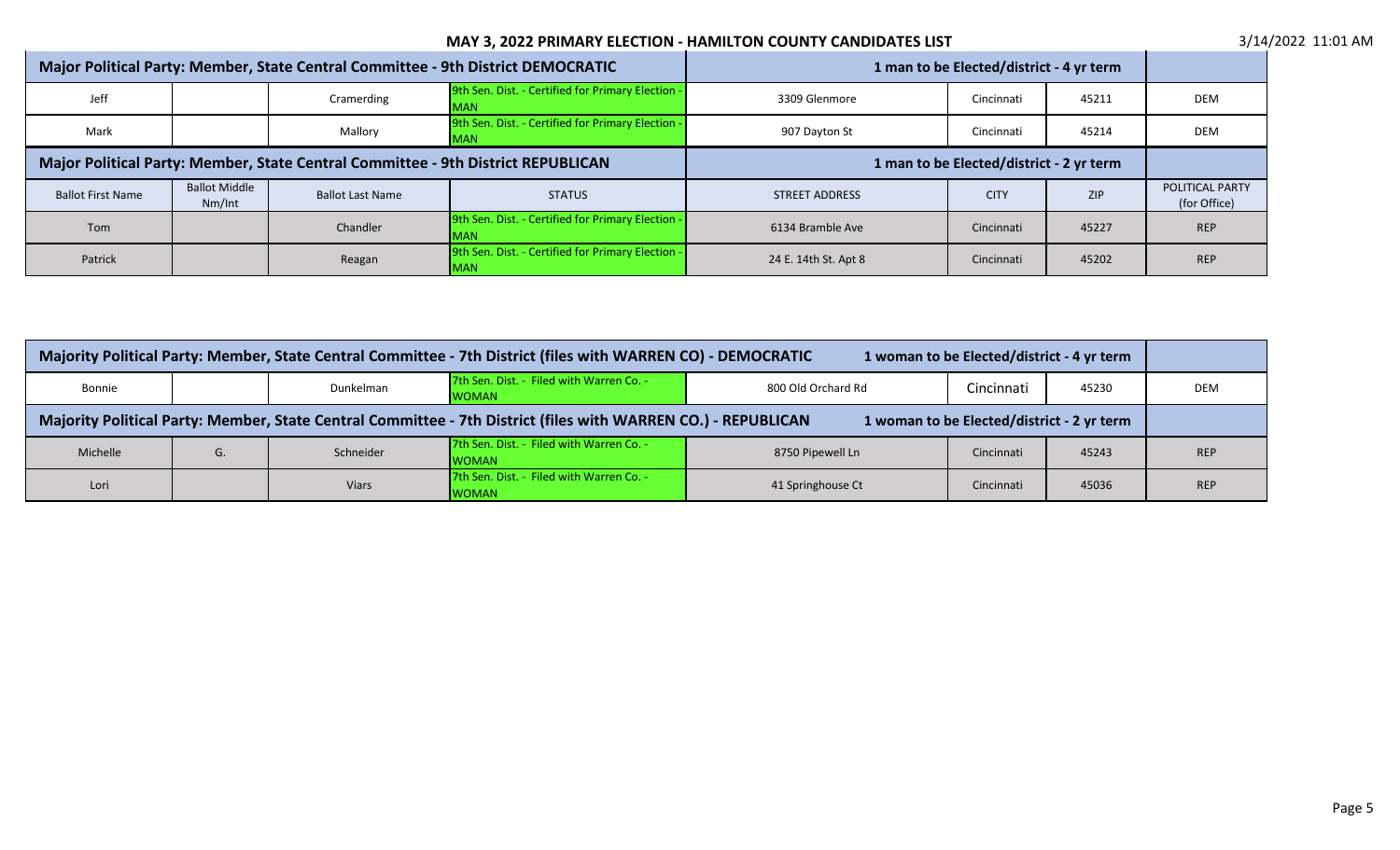|                                                                                  |                                |                         | Majority Political Party: Member, State Central Committee - 8th District - DEMOCRATIC |                                            | 1 woman to be Elected/district - 4 yr term |            |                                        |  |
|----------------------------------------------------------------------------------|--------------------------------|-------------------------|---------------------------------------------------------------------------------------|--------------------------------------------|--------------------------------------------|------------|----------------------------------------|--|
| Raquel                                                                           | D.                             | <b>Burgos</b>           | 8th Sen. Dist. - Certified for Primary Election<br><b>WOMAN</b>                       | 3273 Nandale Dr                            | Cincinnati                                 | 45239      | <b>DEM</b>                             |  |
|                                                                                  |                                |                         | Majority Political Party: Member, State Central Committee - 8th District - REPUBLICAN | 1 woman to be Elected/district - 2 yr term |                                            |            |                                        |  |
| <b>Ballot First Name</b>                                                         | <b>Ballot Middle</b><br>Nm/Int | <b>Ballot Last Name</b> | <b>STATUS</b>                                                                         | <b>STREET ADDRESS</b>                      | <b>CITY</b>                                | <b>ZIP</b> | <b>POLITICAL PARTY</b><br>(for Office) |  |
| Heather                                                                          | Noelle                         | <b>Blessing</b>         | 8th Sen. Dist. - Certified for Primary Election<br><b>WOMAN</b>                       | 3378 Dolomar Dr                            | Cincinnati                                 | 45239      | <b>REP</b>                             |  |
| Mary Anne                                                                        |                                | Christie                | 8th Sen. Dist. - Certified for Primary Election -<br><b>WOMAN</b>                     | 5538 E. Galbraith Rd                       | Cincinnati                                 | 45236      | <b>REP</b>                             |  |
| Krissy                                                                           |                                | Heeg                    | 8th Sen. Dist. - Certified for Primary Election<br><b>WOMAN</b>                       | 9071 Zoellner Dr                           | Cincinnati                                 | 45251      | <b>REP</b>                             |  |
| Barbara                                                                          |                                | Holwadel                | 8th Sen. Dist. - Certified for Primary Election -<br><b>IWOMAN</b>                    | 6022 Cherokee Dr                           | Cincinnati                                 | 45243      | <b>REP</b>                             |  |
| Mary                                                                             |                                | Kuhl                    | 8th Sen. Dist. - Certified for Primary Election<br><b>WOMAN</b>                       | 5438 Jamies Oak Ct                         | Cincinnati                                 | 45248      | <b>REP</b>                             |  |
| <b>Dianne</b>                                                                    | Cunningham                     | Redden                  | 8th Sen. Dist. - Certified for Primary Election<br><b>WOMAN</b>                       | 9778 Otterbein Rd                          | Cincinnati                                 | 45241      | <b>REP</b>                             |  |
| Peggy                                                                            | G.                             | Roger                   | 8th Sen. Dist. - Certified for Primary Election<br><b>WOMAN</b>                       | 5701 Donjoy Dr.                            | Cincinnati                                 | 45242      | <b>REP</b>                             |  |
|                                                                                  |                                |                         |                                                                                       |                                            |                                            |            |                                        |  |
| Major Political Party: Member, State Central Committee - 9th District DEMOCRATIC |                                |                         |                                                                                       | 1 woman to be Elected/district - 4 yr term |                                            |            |                                        |  |
| Tina                                                                             |                                | Bayne                   | 9th Sen. Dist. - Certified for Primary Election -<br><b>WOMAN</b>                     | 424 Appaloose Ct                           | Cincinnati                                 | 45231      | DEM                                    |  |
| Alicia                                                                           |                                | Reece                   | 9th Sen. Dist. - Certified for Primary Election -<br><b>WOMAN</b>                     | 1857 Sunnybrook Dr                         | Cincinnati                                 | 45237      | DEM                                    |  |

| Ohio General Assembly: State Senator - 7th District (files with Warren County) - full term commencing 1/1/2023<br>1 to be Elected - 4 year term |  |        |                          |                     |            |       |            |
|-------------------------------------------------------------------------------------------------------------------------------------------------|--|--------|--------------------------|---------------------|------------|-------|------------|
| David                                                                                                                                           |  | Dallas | Filed with Warren County | 3515 Heekin Ave     | Cincinnati | 45208 | <b>DEM</b> |
| Steve                                                                                                                                           |  | Wilson | Filed with Warren County | 4905 Water Stone Ln | Maineville | 45039 | <b>REP</b> |
| Austin                                                                                                                                          |  | Kaiser | Filed Form 13 - WRITE IN | 95 Camden Park Ct   | Springboro | 45066 | <b>REP</b> |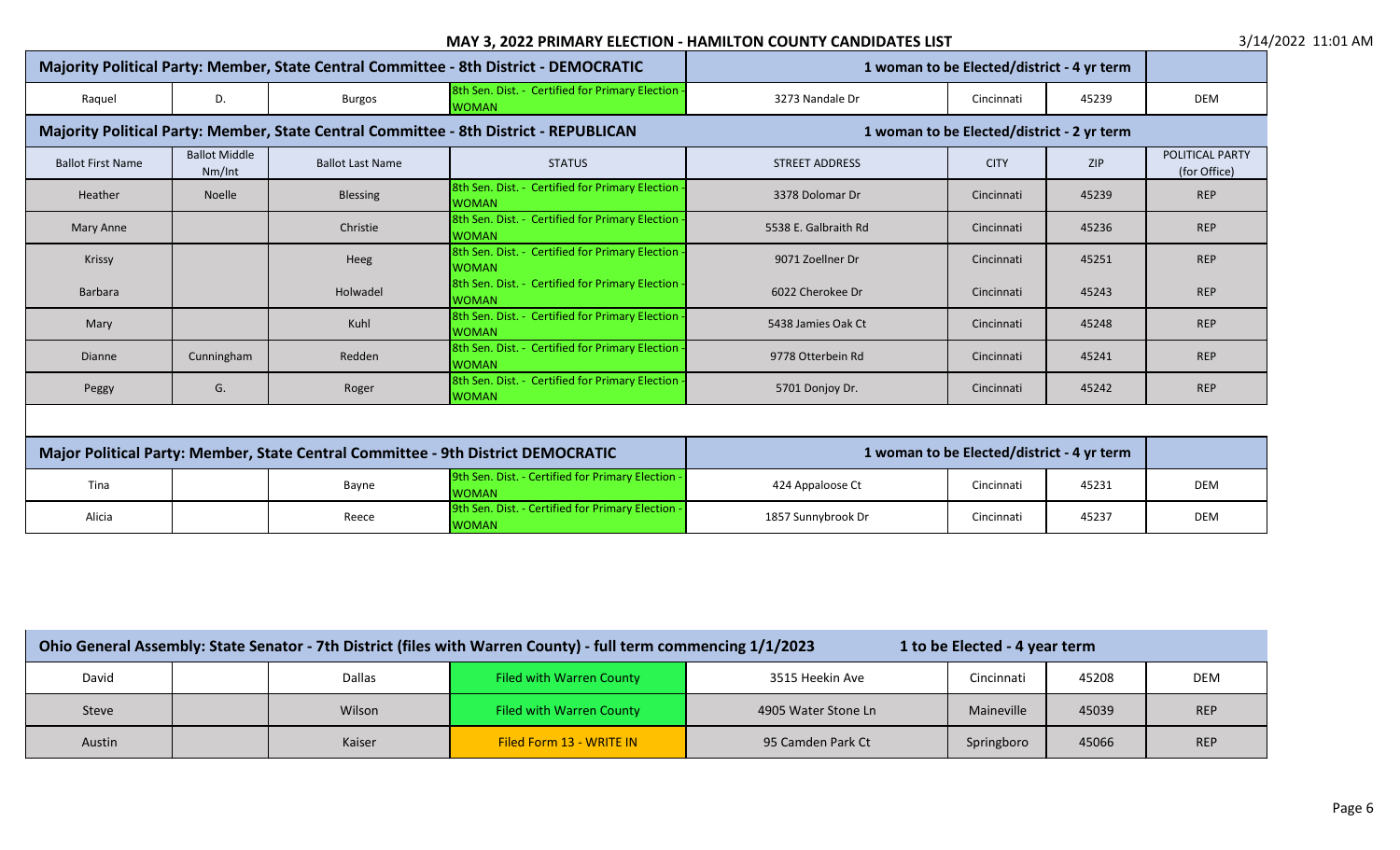| Ohio General Assembly: State Senator - (9th District) -full term commencing 1/1/2023 |                                |                         |                                          | 1 to be Elected - 4 year term |             |       |                                        |
|--------------------------------------------------------------------------------------|--------------------------------|-------------------------|------------------------------------------|-------------------------------|-------------|-------|----------------------------------------|
| <b>Ballot First Name</b>                                                             | <b>Ballot Middle</b><br>Nm/Int | <b>Ballot Last Name</b> | <b>STATUS</b>                            | <b>STREET ADDRESS</b>         | <b>CITY</b> | ZIP   | <b>POLITICAL PARTY</b><br>(for Office) |
| Catherine                                                                            | D                              | Ingram                  | Candidacy certified for primary election | 250 Dorchester Ave            | Cincinnati  | 45219 | <b>DEM</b>                             |
| Orlando                                                                              | υ.                             | Sonza, Jr.              | Candidacy certified for primary election | 433 Stonehearst Ln            | Cincinnati  | 45231 | <b>REP</b>                             |

| Ohio General Assembly: State Representative (24th District) - full term commencing 1/1/2023 |                                |                         |                                                                 | 1 to be Elected - 2 year term |             |            |                                 |
|---------------------------------------------------------------------------------------------|--------------------------------|-------------------------|-----------------------------------------------------------------|-------------------------------|-------------|------------|---------------------------------|
| <b>Ballot First Name</b>                                                                    | <b>Ballot Middle</b><br>Nm/Int | <b>Ballot Last Name</b> | <b>STATUS</b>                                                   | STREET ADDRESS                | <b>CITY</b> | <b>ZIP</b> | POLITICAL PARTY<br>(for Office) |
| Mark                                                                                        | Α.                             | Childers                | Candidacy certified for primary election                        | 4990 Relleum Ave              | Cincinnati  | 45238      | <b>DEM</b>                      |
| Dani                                                                                        |                                | Isaacsohn               | Candidacy certified for primary election -<br>Filed 2-ZA (24th) | 1848 Fairfax Ave              | Cincinnati  | 45207      | <b>DEM</b>                      |
| Dale                                                                                        |                                | Mallory                 | Candidacy certified for primary election                        | 917 Dayton St                 | Cincinnati  | 45214      | <b>DEM</b>                      |
| Adam                                                                                        | Paul Teague                    | Koehler                 | Candidacy certified for primary election                        | 2279 Loth St                  | Cincinnati  | 45219      | <b>REP</b>                      |

| Ohio General Assembly: State Representative (25th District) - full term commencing 1/1/2023<br>1 to be Elected - 2 year term |                                |                         |                                                               |                         |             |            |                                 |
|------------------------------------------------------------------------------------------------------------------------------|--------------------------------|-------------------------|---------------------------------------------------------------|-------------------------|-------------|------------|---------------------------------|
| <b>Ballot First Name</b>                                                                                                     | <b>Ballot Middle</b><br>Nm/Int | <b>Ballot Last Name</b> | <b>STATUS</b>                                                 | <b>STREET ADDRESS</b>   | <b>CITY</b> | <b>ZIP</b> | POLITICAL PARTY<br>(for Office) |
| Cecil                                                                                                                        |                                | Thomas                  | Candidacy certified for primary election                      | 515 Clinton Springs Ave | Cincinnati  | 45217      | <b>DEM</b>                      |
| John                                                                                                                         |                                | <b>Breadon</b>          | Candidacy certified for primary election                      | 5312 Globe Ave          | Cincinnati  | 45212      | <b>REP</b>                      |
| Jason                                                                                                                        |                                | Miller                  | Form 13 - Write-In - Certified for Primary<br><b>Election</b> | 1950 Maple Ave          | Cincinnati  | 45212      | <b>REP</b>                      |

|                          | Ohio General Assembly: State Representative (26th District) - full term commencing 1/1/2023<br>1 to be Elected - 2 year term |                         |                                          |                         |             |            |                                        |
|--------------------------|------------------------------------------------------------------------------------------------------------------------------|-------------------------|------------------------------------------|-------------------------|-------------|------------|----------------------------------------|
| <b>Ballot First Name</b> | <b>Ballot Middle</b><br>Nm/Int                                                                                               | <b>Ballot Last Name</b> | <b>STATUS</b>                            | <b>STREET ADDRESS</b>   | <b>CITY</b> | <b>ZIP</b> | <b>POLITICAL PARTY</b><br>(for Office) |
| Sedrick                  |                                                                                                                              | Denson                  | Candidacy certified for primary election | 2419 Bremont Ave, Apt 2 | Cincinnati  | 45237      | <b>DEM</b>                             |
| Colleen                  |                                                                                                                              | Reynolds                | Candidacy certified for primary election | 3522 Harrow Ave         | Cincinnati  | 45209      | DEM                                    |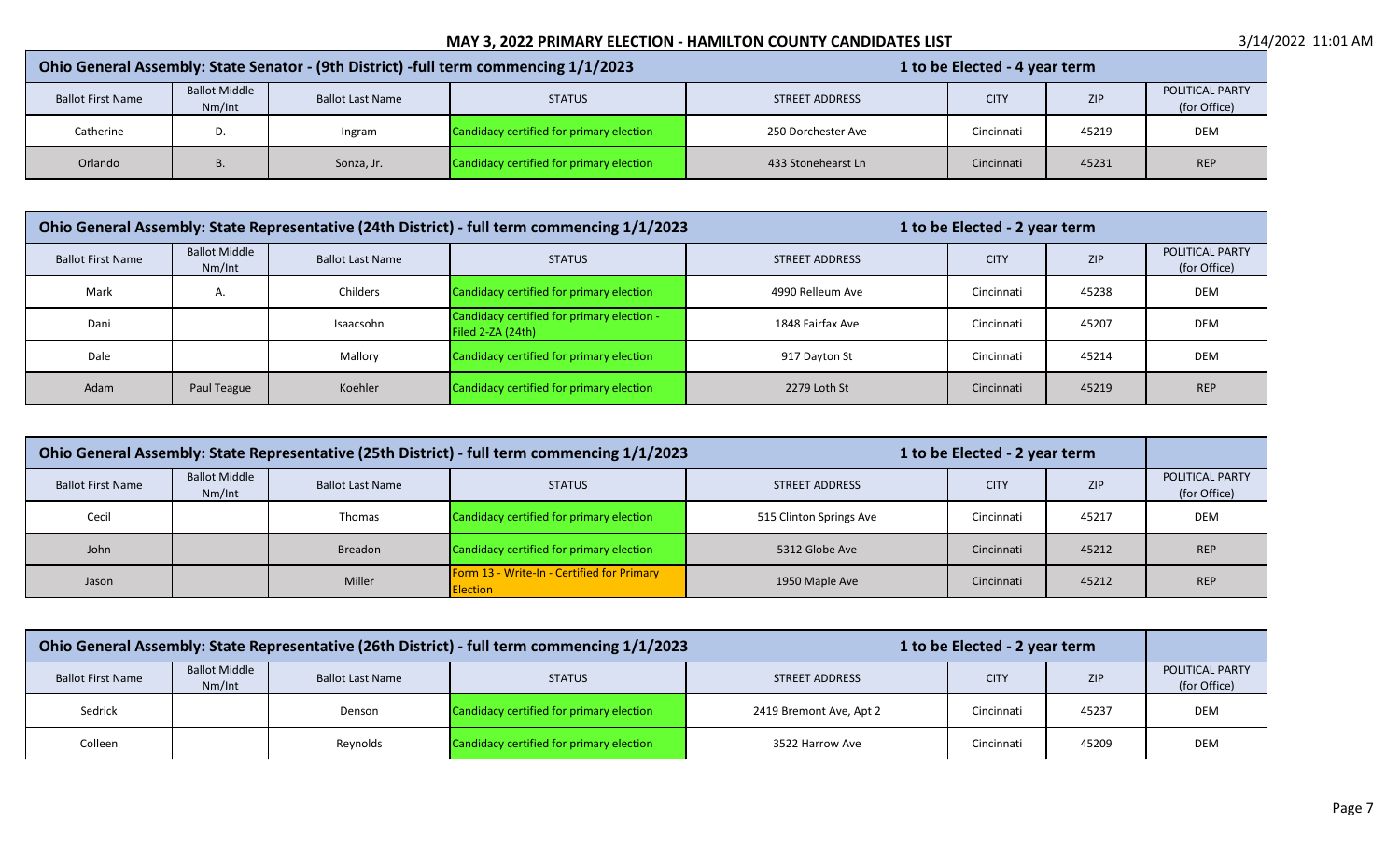|                          |                                |                         | Ohio General Assembly: State Representative (27th District) - full term commencing 1/1/2023 | 1 to be Elected - 2 year term |             |            |                                        |
|--------------------------|--------------------------------|-------------------------|---------------------------------------------------------------------------------------------|-------------------------------|-------------|------------|----------------------------------------|
| <b>Ballot First Name</b> | <b>Ballot Middle</b><br>Nm/Int | <b>Ballot Last Name</b> | <b>STATUS</b>                                                                               | <b>STREET ADDRESS</b>         | <b>CITY</b> | <b>ZIP</b> | <b>POLITICAL PARTY</b><br>(for Office) |
| Rachel                   |                                | Baker                   | Candidacy certified for primary election                                                    | 7807 Asbury Hills Dr          | Cincinnati  | 45255      | DEM                                    |
| Gavi                     |                                | Begtrup                 | Candidacy certified for primary election                                                    | 2 Mover Pl                    | Cincinnati  | 45208      | DEM                                    |
| Lindsay                  |                                | Cole                    | Candidacy certified for primary election                                                    | 614 Home St                   | Cincinnati  | 45174      | <b>REP</b>                             |
| Curt                     |                                | Hartman                 | Candidacy certified; Withdrawn                                                              | 7394 Ridgepoint Dr            | Cincinnati  | 45230      | <b>REP</b>                             |
| Joe                      |                                | Murray                  | Candidacy certified for primary election                                                    | 995 Nottingham Dr             | Cincinnati  | 45255      | <b>REP</b>                             |

| Ohio General Assembly: State Representative (28th District) - full term commencing 1/1/2023 |                                |                         |                                          | 1 to be Elected - 2 year term |             |            |                                 |
|---------------------------------------------------------------------------------------------|--------------------------------|-------------------------|------------------------------------------|-------------------------------|-------------|------------|---------------------------------|
| <b>Ballot First Name</b>                                                                    | <b>Ballot Middle</b><br>Nm/Int | <b>Ballot Last Name</b> | <b>STATUS</b>                            | <b>STREET ADDRESS</b>         | <b>CITY</b> | <b>ZIP</b> | POLITICAL PARTY<br>(for Office) |
| Jessica                                                                                     |                                | Miranda                 | Candidacy certified for primary election | 11511 Oxfordshire Ln          | Cincinnati  | 45240      | <b>DEM</b>                      |
| <b>Kim</b>                                                                                  |                                | Georgeton               | Candidacy certified for primary election | 11964 Britesilk Ln            | Cincinnati  | 45249      | <b>REP</b>                      |
| Chris                                                                                       |                                | Monzel                  | Candidacy certified for primary election | 840 Van Nes Dr                | Cincinnati  | 45246      | <b>REP</b>                      |

| Ohio General Assembly: State Representative (29th District) - full term commencing 1/1/2023<br>1 to be Elected - 2 year term |                                |                         |                                          |                       |             |            |                                 |
|------------------------------------------------------------------------------------------------------------------------------|--------------------------------|-------------------------|------------------------------------------|-----------------------|-------------|------------|---------------------------------|
| <b>Ballot First Name</b>                                                                                                     | <b>Ballot Middle</b><br>Nm/Int | <b>Ballot Last Name</b> | <b>STATUS</b>                            | <b>STREET ADDRESS</b> | <b>CITY</b> | <b>ZIP</b> | POLITICAL PARTY<br>(for Office) |
| Juan                                                                                                                         |                                | Valle                   | Candidacy certified for primary election | 3321 Niagara St       | Cincinnati  | 45251      | <b>DEM</b>                      |
| Candidacy certified for primary election<br>Cincinnati<br>Cindy<br><b>Abrams</b><br>45030<br>92 Fawn Dr                      |                                |                         |                                          |                       |             | <b>REP</b> |                                 |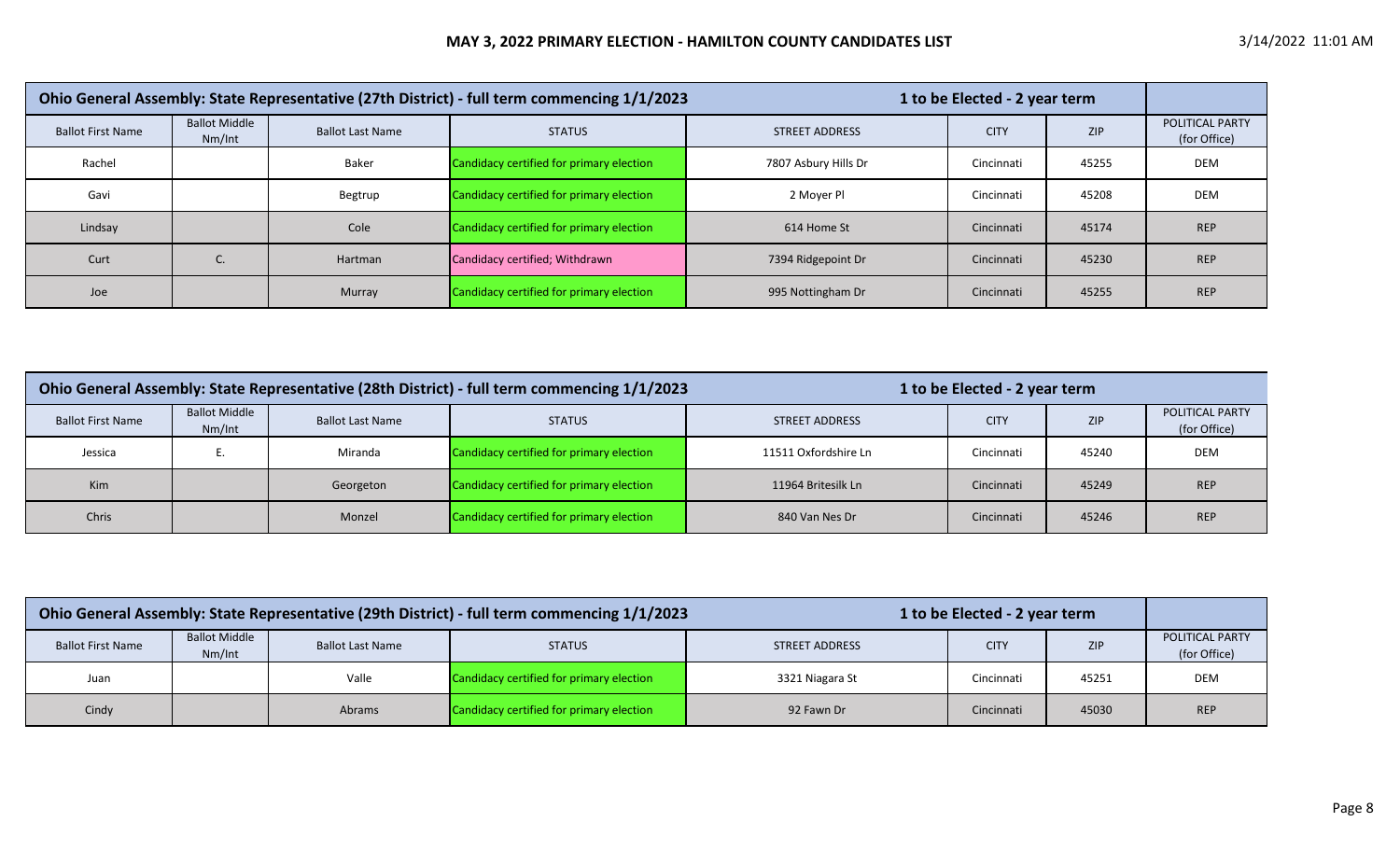|                          | Ohio General Assembly: State Representative (30th District) - full term commencing 1/1/2023<br>1 to be Elected - 2 year term |                         |                                          |                       |             |            |                                 |
|--------------------------|------------------------------------------------------------------------------------------------------------------------------|-------------------------|------------------------------------------|-----------------------|-------------|------------|---------------------------------|
| <b>Ballot First Name</b> | <b>Ballot Middle</b><br>Nm/Int                                                                                               | <b>Ballot Last Name</b> | <b>STATUS</b>                            | <b>STREET ADDRESS</b> | <b>CITY</b> | <b>ZIP</b> | POLITICAL PARTY<br>(for Office) |
| Alissa                   |                                                                                                                              | Mayhaus                 | Candidacy certified for primary election | 5606 Spruce Dr        | Cincinnati  | 45239      | DEM                             |
| Angela                   |                                                                                                                              | Hymer                   | Candidacy certified for primary election | 8912 Buffalo Ridge Rd | Cincinnati  | 45002      | <b>REP</b>                      |
| Bill                     |                                                                                                                              | Seitz                   | Candidacy certified for primary election | 2097 Beech Grove Dr   | Cincinnati  | 45233      | <b>REP</b>                      |

| Judicial Office: Court of Appeals Judge- 1st District (full term commencing 2/9/2023) |                                |                         | 1 to be Elected - 6 year term            |                          |             |            |                                        |
|---------------------------------------------------------------------------------------|--------------------------------|-------------------------|------------------------------------------|--------------------------|-------------|------------|----------------------------------------|
| <b>Ballot First Name</b>                                                              | <b>Ballot Middle</b><br>Nm/Int | <b>Ballot Last Name</b> | <b>STATUS</b>                            | STREET ADDRESS           | <b>CITY</b> | <b>ZIP</b> | <b>POLITICAL PARTY</b><br>(for Office) |
| Jennifer                                                                              |                                | Kinsley                 | Candidacy certified for Primary election | 1736 Madison Rd          | Cincinnati  | 45206      | <b>DEM</b>                             |
| Robert                                                                                | J.                             | Winkler                 | Candidacy certified for Primary election | 3646 Carpenters Green Ln | Cincinnati  | 45241      | <b>REP</b>                             |

| Judicial Office: Court of Common Pleas Judge - General Division (full term commencing 1/2/2023) |                                |                         |                                                               | 1 to be Elected - 6 year term |             |            |                                        |
|-------------------------------------------------------------------------------------------------|--------------------------------|-------------------------|---------------------------------------------------------------|-------------------------------|-------------|------------|----------------------------------------|
| <b>Ballot First Name</b>                                                                        | <b>Ballot Middle</b><br>Nm/Int | <b>Ballot Last Name</b> | <b>STATUS</b>                                                 | STREET ADDRESS                | <b>CITY</b> | <b>ZIP</b> | <b>POLITICAL PARTY</b><br>(for Office) |
| Jody                                                                                            | Marie                          | Luebbers                | Candidacy certified for Primary election                      | 9138 Shadetree Dr             | Cincinnati  | 45242      | <b>DEM</b>                             |
| Christopher                                                                                     |                                | McDowell                | Write-In - Form 13 - Certified for Primary<br><b>Election</b> | 5014 Leonard St               | Cincinnati  | 45208      | <b>REP</b>                             |

| Judicial Office: Court of Common Pleas Judge - General Division (full term commencing 1/3/2023)<br>1 to be Elected - 6 year term |                                |                         |                                          |                     |             |            |                                 |
|----------------------------------------------------------------------------------------------------------------------------------|--------------------------------|-------------------------|------------------------------------------|---------------------|-------------|------------|---------------------------------|
| <b>Ballot First Name</b>                                                                                                         | <b>Ballot Middle</b><br>Nm/Int | <b>Ballot Last Name</b> | <b>STATUS</b>                            | STREET ADDRESS      | <b>CITY</b> | <b>ZIP</b> | POLITICAL PARTY<br>(for Office) |
| Thomas                                                                                                                           |                                | Beridon                 | Candidacy certified for Primary election | 2650 Briarcliff Ave | Cincinnati  | 45212      | <b>DEM</b>                      |
| Pat                                                                                                                              |                                | <b>Dinkelacker</b>      | Candidacy certified for Primary election | 2822 Topichills Dr  | Cincinnati  | 45248      | <b>REP</b>                      |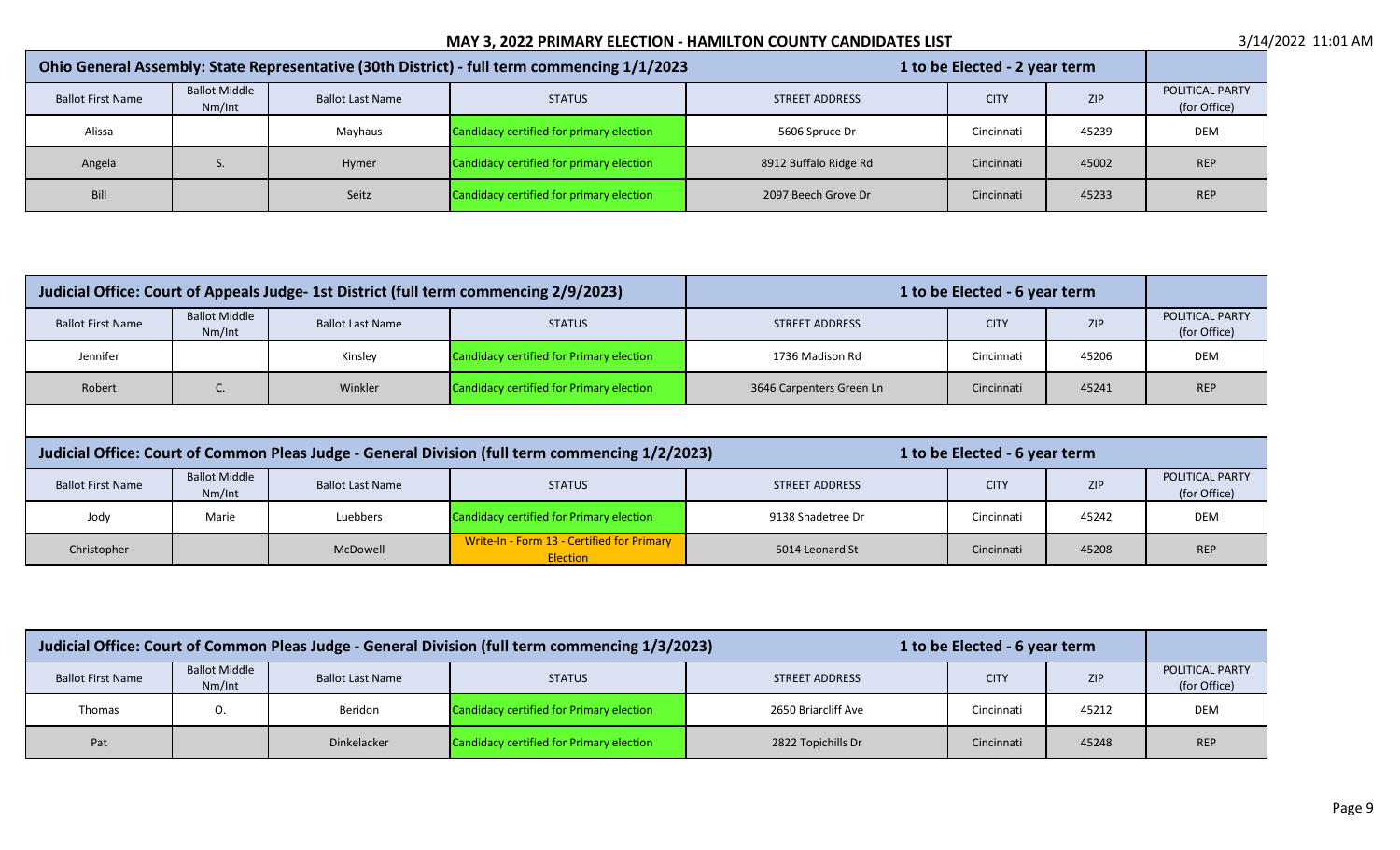| Judicial Office: Court of Common Pleas Judge - General Division (full term commencing 1/4/2023) |                                |                         |                                          | 1 to be Elected - 6 year term |             |       |                                 |
|-------------------------------------------------------------------------------------------------|--------------------------------|-------------------------|------------------------------------------|-------------------------------|-------------|-------|---------------------------------|
| <b>Ballot First Name</b>                                                                        | <b>Ballot Middle</b><br>Nm/Int | <b>Ballot Last Name</b> | <b>STATUS</b>                            | <b>STREET ADDRESS</b>         | <b>CITY</b> | ZIP   | POLITICAL PARTY<br>(for Office) |
| Tom                                                                                             |                                | Heekin                  | Candidacy certified for Primary election | 2980 Linwood Ave              | Cincinnati  | 45208 | DEM                             |
| Charles                                                                                         |                                | Kubicki, Jr.            | Candidacy certified for Primary election | 11719 Grandstone              | Cincinnati  | 45249 | <b>REP</b>                      |

| Judicial Offices: Court of Common Pleas Judge - General Division (full term commencing 1/15/2023) |                                |                         |                                          | 1 to be Elected - 6 year term |             |       |                                        |
|---------------------------------------------------------------------------------------------------|--------------------------------|-------------------------|------------------------------------------|-------------------------------|-------------|-------|----------------------------------------|
| <b>Ballot First Name</b>                                                                          | <b>Ballot Middle</b><br>Nm/Int | <b>Ballot Last Name</b> | <b>STATUS</b>                            | <b>STREET ADDRESS</b>         | <b>CITY</b> | ZIP   | <b>POLITICAL PARTY</b><br>(for Office) |
| <b>Britt</b>                                                                                      |                                | Born                    | Candidacy certified for Primary election | 6098 Plainfield Rd            | Cincinnati  | 45213 | <b>DEM</b>                             |
| Megan                                                                                             |                                | Shanahan                | Candidacy certified for Primary election | 1310 Ault View Ave            | Cincinnati  | 45208 | <b>REP</b>                             |

| Judicial Office: Court of Common Pleas Judge - Juvenile Division (full term commencing 1/1/2023)<br>1 to be Elected - 6 year term |                                |                         |                                          |                       |             |            |                                 |
|-----------------------------------------------------------------------------------------------------------------------------------|--------------------------------|-------------------------|------------------------------------------|-----------------------|-------------|------------|---------------------------------|
| <b>Ballot First Name</b>                                                                                                          | <b>Ballot Middle</b><br>Nm/Int | <b>Ballot Last Name</b> | <b>STATUS</b>                            | <b>STREET ADDRESS</b> | <b>CITY</b> | <b>ZIP</b> | POLITICAL PARTY<br>(for Office) |
| Glenda                                                                                                                            | А.                             | Smith                   | Candidacy certified for Primary election | 30 Vermont Ave        | Cincinnati  | 45215      | <b>DEM</b>                      |
| Rickell                                                                                                                           | Howard                         | Smith                   | Candidacy certified for Primary election | 1554 Corvallis Ave    | Cincinnati  | 45237      | <b>DEM</b>                      |
| Stacey                                                                                                                            |                                | DeGraffenreid           | Candidacy certified for Primary election | 2 Little Creek Ln     | Cincinnati  | 45246      | <b>REP</b>                      |

| Judicial Office: Court of Common Pleas Judge - Domestic Relations (full term commencing 1/5/2023)<br>1 to be Elected - 6 year term |                                |                         |                                          |                       |             |            |                                 |
|------------------------------------------------------------------------------------------------------------------------------------|--------------------------------|-------------------------|------------------------------------------|-----------------------|-------------|------------|---------------------------------|
| <b>Ballot First Name</b>                                                                                                           | <b>Ballot Middle</b><br>Nm/Int | <b>Ballot Last Name</b> | <b>STATUS</b>                            | <b>STREET ADDRESS</b> | <b>CITY</b> | <b>ZIP</b> | POLITICAL PARTY<br>(for Office) |
| Anne                                                                                                                               |                                | Flottman                | Candidacy certified for Primary election | 2233 Riverside Dr, 2C | Cincinnati  | 45202      | <b>DEM</b>                      |
| Jon                                                                                                                                | Η.                             | Sieve                   | Candidacy certified for Primary election | 538 Overhill Ln       | Cincinnati  | 45238      | <b>REP</b>                      |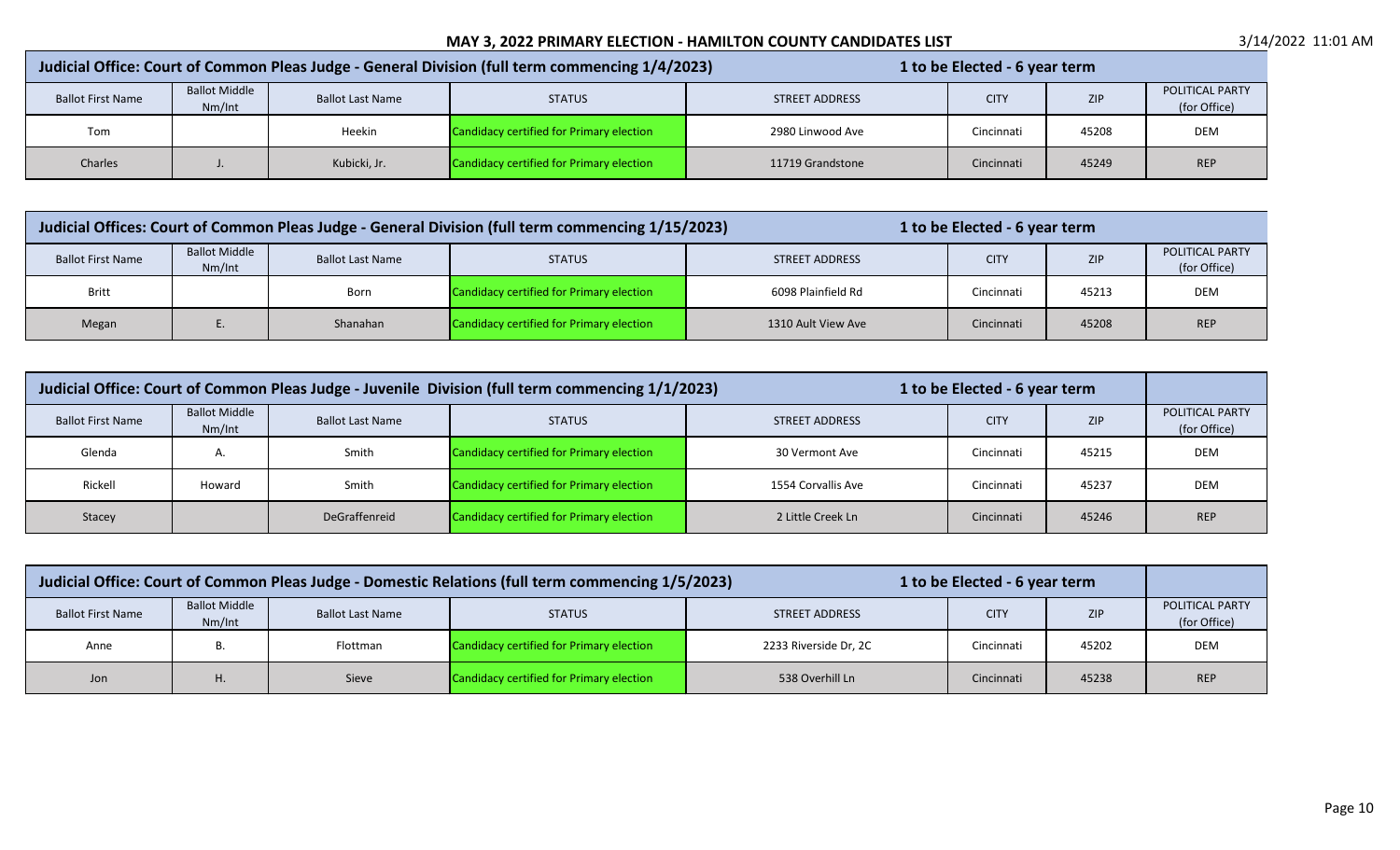| Judicial Office: Court of Common Pleas Judge - Domestic Relations (full term commencing 1/16/2023) |                                |                         |                                          |                            | 1 to be Elected - 6 year term |            |                                        |
|----------------------------------------------------------------------------------------------------|--------------------------------|-------------------------|------------------------------------------|----------------------------|-------------------------------|------------|----------------------------------------|
| <b>Ballot First Name</b>                                                                           | <b>Ballot Middle</b><br>Nm/Int | <b>Ballot Last Name</b> | <b>STATUS</b>                            | STREET ADDRESS             | <b>CITY</b>                   | <b>ZIP</b> | <b>POLITICAL PARTY</b><br>(for Office) |
| Manisha                                                                                            |                                | Kotian                  | Candidacy certified for Primary election | 9200 Montgomery Rd Ste 15A | Cincinnati                    | 45236      | DEM                                    |
| Betsy                                                                                              |                                | Sundermann              | Candidacy certified for Primary election | 525 Hawthorne              | Cincinnati                    | 45205      | <b>REP</b>                             |

|                          |                                | County Admn. Office: Commissioner (full term commencing 1/1/2023) |                                          |                | 1 to be Elected - 4 year term |            |                                        |
|--------------------------|--------------------------------|-------------------------------------------------------------------|------------------------------------------|----------------|-------------------------------|------------|----------------------------------------|
| <b>Ballot First Name</b> | <b>Ballot Middle</b><br>Nm/Int | <b>Ballot Last Name</b>                                           | <b>STATUS</b>                            | STREET ADDRESS | <b>CITY</b>                   | <b>ZIP</b> | <b>POLITICAL PARTY</b><br>(for Office) |
| Stephanie                | Summerow                       | Dumas                                                             | Candidacy certified for Primary election | 4910 Hunt Rd   | Cincinnati                    | 45242      | <b>DEM</b>                             |
| Matthew                  |                                | O'Neill                                                           | Candidacy certified for Primary election | 3530 Rawson Pl | Cincinnati                    | 45209      | <b>REP</b>                             |

|                          | County Admn. Office: Auditor (term commencing 3/13/2023) |                         |                                          | 1 to be Elected - 4 year term |             |            |                                        |
|--------------------------|----------------------------------------------------------|-------------------------|------------------------------------------|-------------------------------|-------------|------------|----------------------------------------|
| <b>Ballot First Name</b> | <b>Ballot Middle</b><br>Nm/Int                           | <b>Ballot Last Name</b> | <b>STATUS</b>                            | STREET ADDRESS                | <b>CITY</b> | <b>ZIP</b> | <b>POLITICAL PARTY</b><br>(for Office) |
| <b>Brigid</b>            |                                                          | Kelly                   | Candidacy certified for Primary election | 3421 Traskwood Cir            | Cincinnati  | 45208      | <b>DEM</b>                             |
| Tom                      |                                                          | Brinkman                | Candidacy certified for Primary election | 3215 Hardisty Ave             | Cincinnati  | 45208      | <b>REP</b>                             |

| County Admn Office: Clerk of Courts of Common Pleas (unexpired term ending 1/5/2025) |                                |                         | 1 to be elected - unexpired term         |                       |             |            |                                        |
|--------------------------------------------------------------------------------------|--------------------------------|-------------------------|------------------------------------------|-----------------------|-------------|------------|----------------------------------------|
| <b>Ballot First Name</b>                                                             | <b>Ballot Middle</b><br>Nm/Int | <b>Ballot Last Name</b> | <b>STATUS</b>                            | <b>STREET ADDRESS</b> | <b>CITY</b> | <b>ZIP</b> | <b>POLITICAL PARTY</b><br>(for Office) |
| Pavan                                                                                |                                | Parikh                  | Candidacy certified for Primary election | 308 Summer View Dr    | Cincinnati  | 45255      | <b>DEM</b>                             |
| Steven                                                                               |                                | Goodin                  | Candidacy certified for Primary election | 4049 Clifton Ave      | Cincinnati  | 45220      | <b>REP</b>                             |
| Raj                                                                                  |                                | Rajagopal               | Candidacy certified for Primary election | 5990 Dry Ridge Rd     | Cincinnati  | 45252      | <b>REP</b>                             |